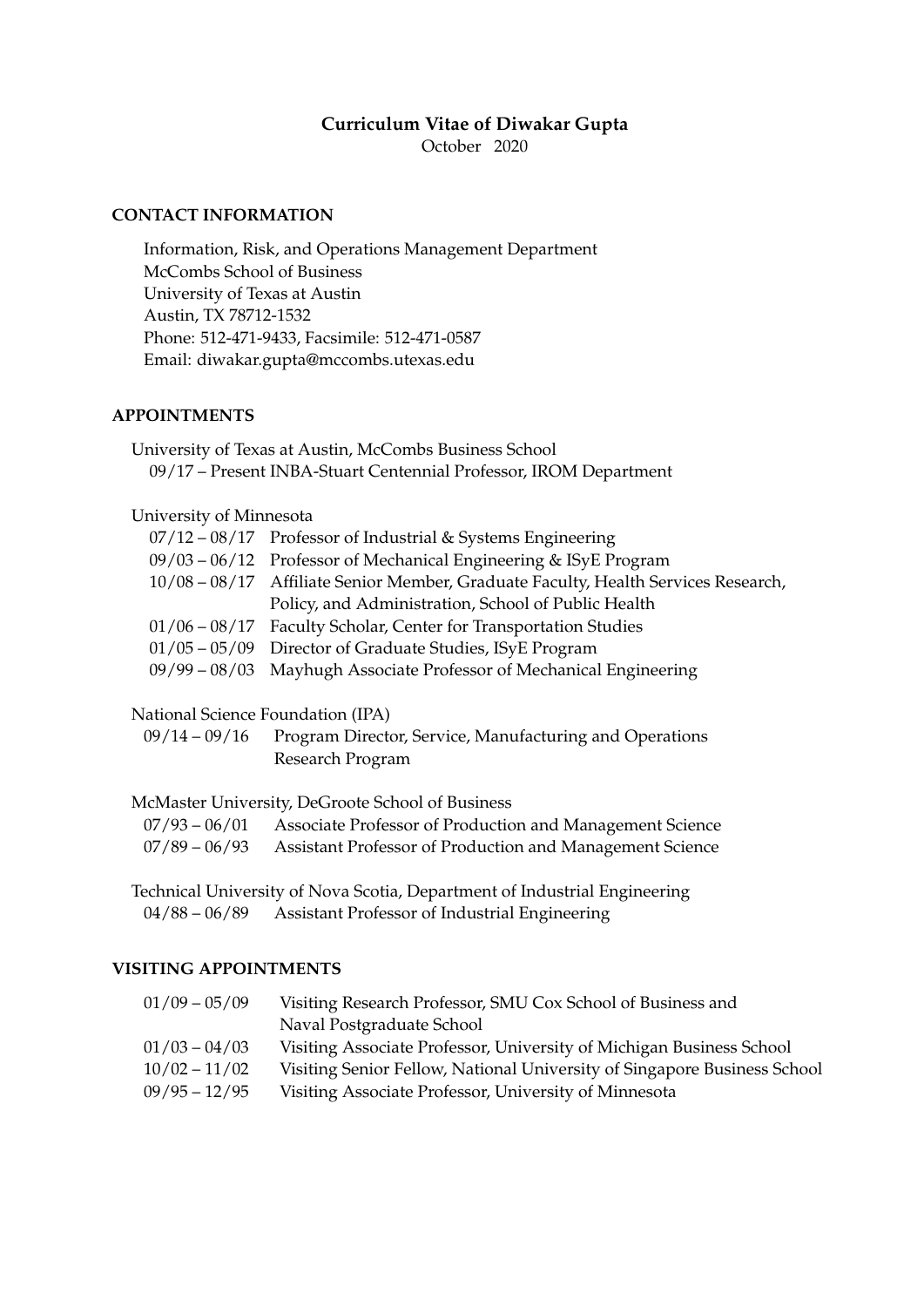# **EDUCATION**

1988 Ph. D., Management Sciences, University of Waterloo, Canada 1984 M. A. Sc., Industrial Engineering, University of Windsor, Canada 1982 B. Tech., Mechanical Engineering, Indian Institute of Technology Delhi, India

## **AWARDS & HONORS**

- [1]. 2015 *Best Paper Award Finalist, College of Healthcare Operations and Management Paper Competition* for the article "Bundled Payments For Healthcare Services: Proposer Selection and Information Sharing."
- [2]. 2015 *Best Paper in the IIE Transactions Focused Issue on Scheduling and Logistics* for the article "Fast-Ship Commitment Contracts in Retail Supply Chains."
- [3]. 2009 *M&SOM Best Paper Award Finalist* for the article "Stochastic Comparisons in Airline Revenue Management."
- [4]. 2005 *IIE Outstanding Publication Award* and *IIE Transactions Scheduling and Logistics* best paper award for the article "A Sequential Bounding Approach for Optimal Appointment Scheduling."
- [5]. 1999 *IIE Transactions Design and Manufacturing* best paper award for the article "Workload Allocation in Multi-Product, Multi-Facility Production Systems with Setup Times."
- [6]. 1998 *IIE Transactions Scheduling and Logistics* best paper award for the article "Scope Versus Focus: Issues of Flexibility, Capacity, And the Number of Production Facilities."
- [7]. 1994-95 *Basu Memorial Award* for Excellence in Teaching in the MBA Program, McMaster University.

### **EDITORIAL RESPONSIBILITIES**

- [1]. Founding Departmental Editor, Health Care Operations Management Department, Naval Research Logistics, 2019-present.
- [2]. Guest Editor, Special Issue of the Naval Research Logistics Journal, 2018-20.
- [3]. Associate Editor, Health Care Operations Department, Management Science, 2018-present.
- [4]. Guest Editor, Special Issue of the Journal of the Operational Research Society on Healthcare Operations Research (Published April 2014; see http://www.palgrave-journals.com/ jors/journal/v65/n4/index.html).
- [5]. Guest Senior Editor, POM Journal, 2012 2014.
- [6]. Guest Associate Editor, M&SOM journal, 2012 2013.
- [7]. Departmental Editor, Health Care and Public Policy Department, IIE Transactions focused issue on Operations Engineering (March 2009 – December 2011).
- [8]. Associate Editor, M&SOM special issue on health care operations, 2010-11.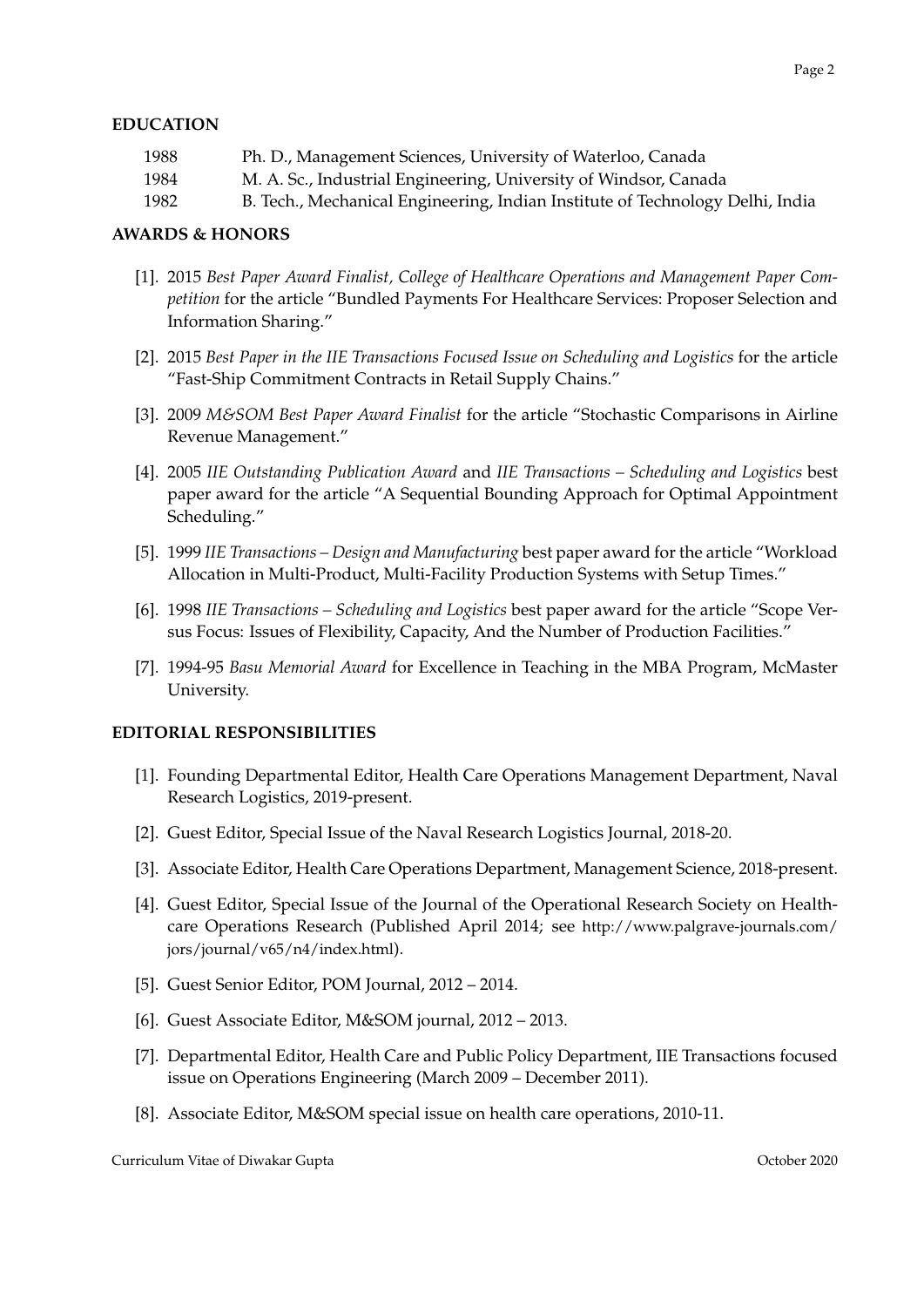- [9]. Co-Editor-in-Chief, Flexible Services and Manufacturing Journal, formerly International Journal of Flexible Manufacturing Systems, (January 2007 – September 2009).
- [10]. Departmental Editor, Supply Chain Management Department, IIE Transactions focused issue on Scheduling and Logistics (January 2004 – February 2009).
- [11]. Editorial Board Member/Associate Editor: Service Science, (January 2016 December 31, 2018); Computers & Operations Research (January 2005 – December 2006); Manufacturing & Service Operations Management Journal (January 2003 – December 2005); International Journal of Flexible Manufacturing Systems (September 1996 – December 2006); IIE Transactions focused issue on Scheduling and Logistics (July 01 – December 2003; and August 1996 – January 1997).

## **RESEARCH SUPPORT**

Single- or Lead-PI Grants

- [1]. *Organ Procurement and Information Process Optimization*, Agency For Healthcare Research And Quality, \$100,000, 09/01/2020–08/30/2022.
- [2]. *Role of Information Sharing in Drug Shortages*, McCombs Research Excellence Grant, \$6,240,  $4/10/2020 - 4/30/2022$ .
- [3]. *Models for Understanding the Benefits-Value-Adviser (BVA) Program*, McCombs Research Excellence Grant, \$6,952.50, 11/1/2019 – 4/30/2021.
- [4]. *Algorithms for Assessing Decreased Donor Organ Potential*, McCombs Research Excellence Grant, \$13,708, 11/27/2018 – 4/30/2020.
- [5]. *Trade Finance Contracts for Small-Business Suppliers*, National Science Foundation, \$282,187, 08/01/2014 – 07/31/2020.
- [6]. *Reserve Driver Online Scheduling for Transit Operations*, National Science Foundation, \$276,026, 10/1/2013 – 9/30/2019.
- [7]. *Metro Transit Bus Operator Workforce Optimization*, Total Budget \$75,000 of which \$37,500 comes from the Office of the UMN Vice President for Research and \$37,500 comes from my non-sponsored funds, 8/29/2016 – 8/27/2018.
- [8]. *Weigh-in-Motion Sensor and Controller Operation and Performance Comparison*, Minnesota Department of Transportation, \$80,000, 7/1/2015 – 2/28/2018.
- [9]. *Optimizing Automatic Traffic Recorders Network in Minnesota*, Minnesota Department of Transportation, \$154,724, 5/1/2013 – 5/31/2016.
- [10]. *Statistical Analysis of Fare Compliance*, Metro Transit, \$63,927, 3/1/2013 8/31/2014.
- [11]. *Scientific Registry of Transplant Recipients*, Health Resources and Services Administration, member of leadership team among 15 PIs, total 5-year contract amount exceeds \$21 mil- $\frac{\ln 9}{21}{10} - \frac{9}{20}{15}$ .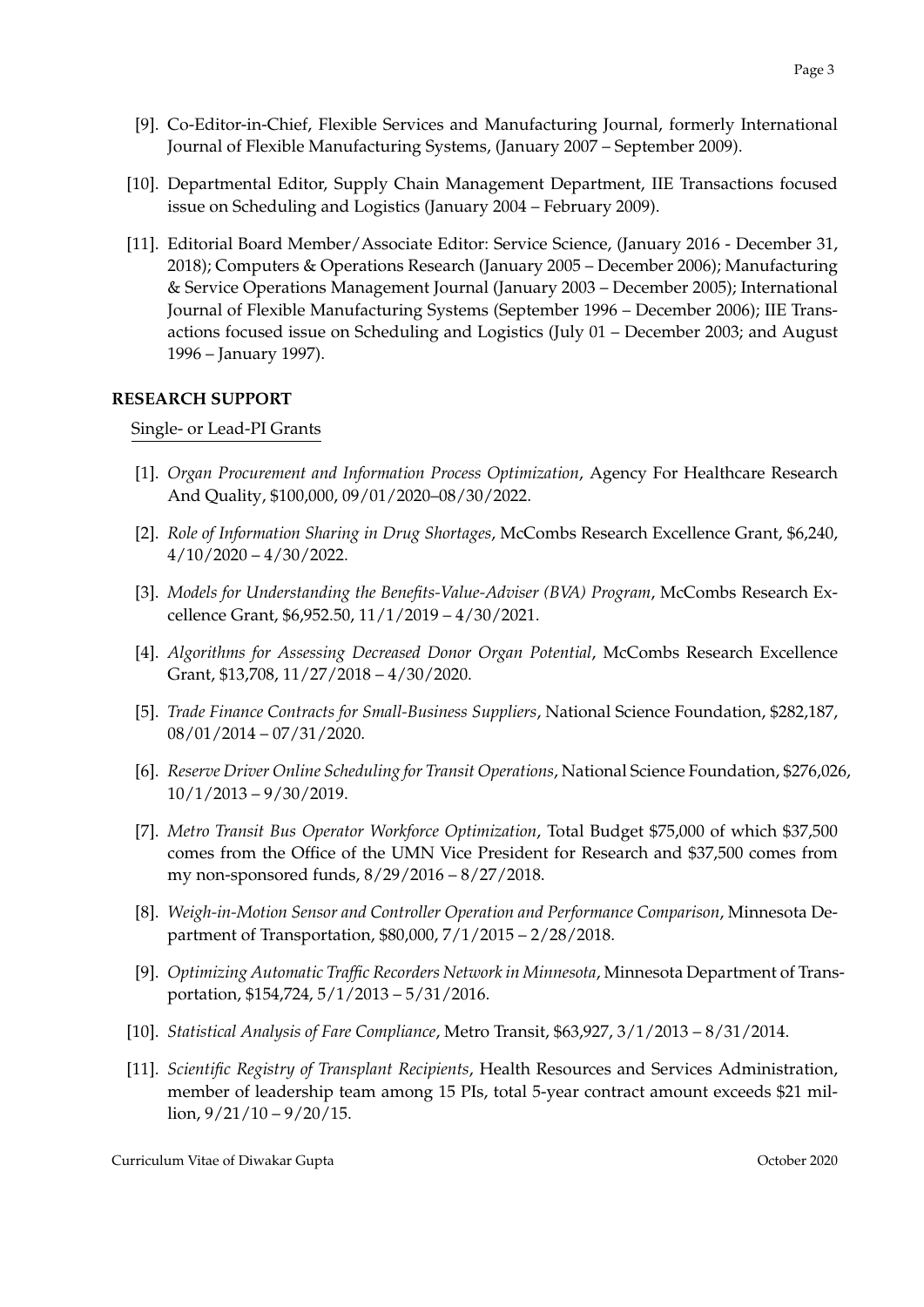- [12]. *Highway Cost Allocation and Determination of Heavy Freight-Truck Permit Fees*, Minnesota Department of Transportation, \$179,752, 4/1/09 – 9/30/12.
- [13]. *Speed and Efficiency in Government Procurement of Transportation-Related Construction Services*, National Science Foundation & University of Minnesota's Center for Transportation Studies, \$250,000, 08/01/07 – 01/31/13
- [14]. *OR Capacity Management: An Exploratory Data Analysis*, Bascom Eye Institute, University of Miami, \$5,000, 11/15/11 – 7/15/12.
- [15]. *Inpatient Staffing Optimization*, Midwestern Mountain VERC (Task 9.2), Veterans Administration, \$91,152, 1/1/11 – 06/30/12.
- [16]. *Advance Scheduling*, Midwestern Mountain VERC (Task 5.2), Veterans Administration, \$105,995,  $10/1/10 - 1/31/12$ .
- [17]. *Optimal Contract Mechanism Design for Performance Based Contracts*, Local Road Research Board and Center for Transportation Studies, \$50,000, 11/10/09 – 10/31/11
- [18]. *Workforce Planning for Transit Operations*, Center for Transportation Studies, \$10,000, 09/25/10  $-6/30/11$
- [19]. *Advance Scheduling*, Midwestern Mountain VERC (Task 5.1), Veterans Administration, \$42,011,  $9/1/09 - 07/31/10$
- [20]. *Inpatient Staffing Optimization*, Midwestern Mountain VERC (Task 9.1), Veterans Administration, \$42,011, 9/1/09 – 09/30/10
- [21]. *Workforce Planning for Transit Operations*, Center for Urban & Regional Affairs and Center for Transportation Studies, \$50,788, 6/1/09 – 9/1/10 (Co-PI: N. Wilson, MIT)
- [22]. *Using Data to Improve Management of Surgical Suites and Patient Flow*, United Hospital, \$68,100, 10/1/08 – 09/30/10 (Co-PI: S. Potthoff)
- [23]. *Hospital Capacity and Patient Flow Management*, McKesson Info Solutions LLC, \$271,209, 04/01/08 – 08/31/10 (Co-PI: S. Potthoff)
- [24]. *Optimal Manpower Planning and Shift Scheduling for Snow & Ice Removal*, St. Louis County & Local Road Research Board, \$146,787, 09/01/07 – 12/31/10
- [25]. *Statistical Methods for Materials Testing*, Minnesota Department of Transportation & Local Road Research Board, \$94,867, 09/01/07 – 01/31/10
- [26]. *Adaptive Appointment Systems with Patient Preferences*, National Science Foundation, \$91,177, 09/15/06 – 08/31/09
- [27]. *Improving Capacity Planning for Demand Responsive Paratransit Services*, Minnesota Department of Transportation & Metro Mobility, \$55,000, 08/01/05 – 05/30/08
- [28]. *Capacity & Revenue Management for Retail Health Care*, Minute Clinic, \$45,000, 06/12/06 12/31/06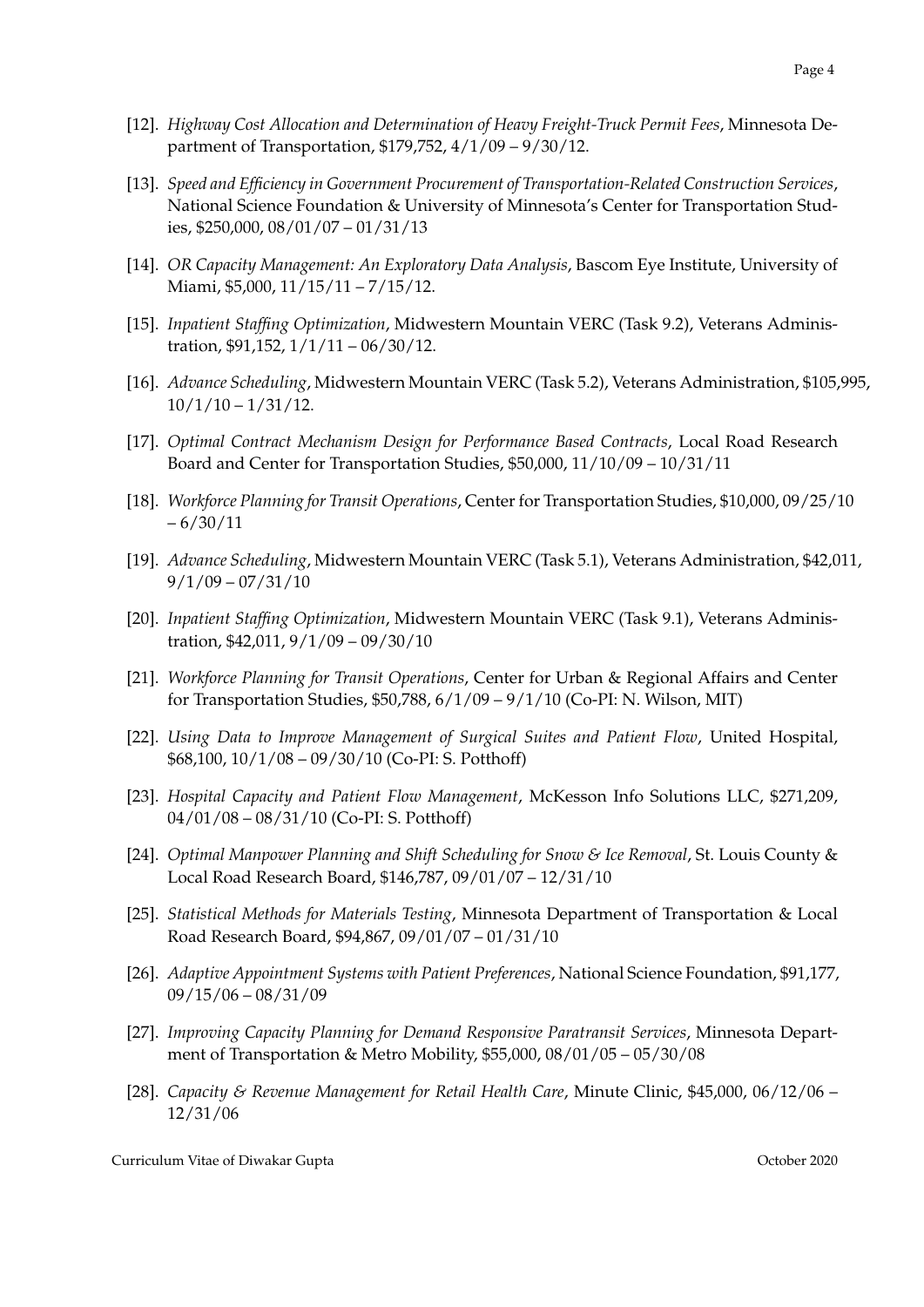- [29]. *Air-Cargo Revenue Management in the Presence of Intermediaries*, National Science Foundation, \$90,000, 10/01/04 – 09/30/06 (Co-PI: W. Cooper)
- [30]. *Next Generation Appointment Systems*, Agency for Healthcare Research and Quality, \$100,000, 09/30/02 – 09/29/05 (Co-PI: S. Potthoff)
- [31]. *Joint Optimization of Resource Allocation and Operational Decisions for Improving Random Yield*, National Science Foundation, \$99,999, 06/15/01 – 05/31/04 (Co-PI: W. Cooper)
- [32]. *Product Design and Inventory Deployment to Improve Delivery Performance in the Steel Industry*, National Science Foundation, \$200,000, 08/01/00 – 07/31/04 (Co-PI: S. Benjaafar)
- [33]. *Strategic Deployment of Inventory at Integrated Steel Mills*, Dofasco, Inc., Canada, \$30,000, 12/01/00 – 08/31/02
- [34]. *Slab Design and Inventory Deployment to Improve Delivery Performance in Steel Industry*, School of Graduate Studies, University of Minnesota, \$20,608, 01/01/00 – 06/30/01
- [35]. *Using Slab Inventory Strategically to Achieve Quick Response*, Dofasco, Inc., Canada, \$23,800, 04/01/99 – 09/30/00
- [36]. *Design of Multi Product Manufacturing Systems*, Natural Sciences and Engineering Research Council of Canada, \$106,260, 04/01/98 – 03/31/02
- [37]. *Principles for Managing Operating Room Resources in Hospitals*, Social Sciences and Humanities Research Council of Canada, \$36,300, 04/01/98 – 03/31/01
- [38]. *Manufacturing Flexibility: Measurement and Evaluation*, Natural Sciences and Engineering Research Council of Canada, \$72,000, 04/01/94 – 03/31/98
- [39]. *Models for Evaluating Flexibility of Manufacturing Systems*, Natural Sciences and Engineering Research Council of Canada, \$48,000, 04/01/91 – 03/31/94
- [40]. *Analytical Models for Understanding Flexibility of Manufacturing Systems*, Natural Sciences and Engineering Research Council of Canada, \$36,000, 04/01/88 – 03/31/91

### Grants in a Co-PI Role

- [41]. *OR Capacity Management: Balancing Upstream and Downstream Impact on Patient Flow*, United Hospital, \$32,000, 09/30/2010 – 07/31/11 (PI: S. Potthoff).
- [42]. *Interdisciplinary Research on Procurement Systems*, Graduate School Grants-in-Aid Program, University of Minnesota, \$24,643, 07/01/07 – 01/15/09 (PI: P. Bajari)
- [43]. *Operations Analysis for Community University Health Care Center*, Academic Health Center, University of Minnesota, \$83,329, 01/01/07 – 12/31/07 (PI: S. Potthoff)
- [44]. *Mining Hospital Data to Optimize Patient Flow*, Digital Technology Center, University of Minnesota & United Hospital, \$54,915, 06/01/06 – 12/31/07 (PI: S. Potthoff)
- [45]. *Symposium on Supply Chain Management in Process Industries*, National Science Foundation, \$20,000, 03/15/03 – 08/31/04 (PI: S. Benjaafar)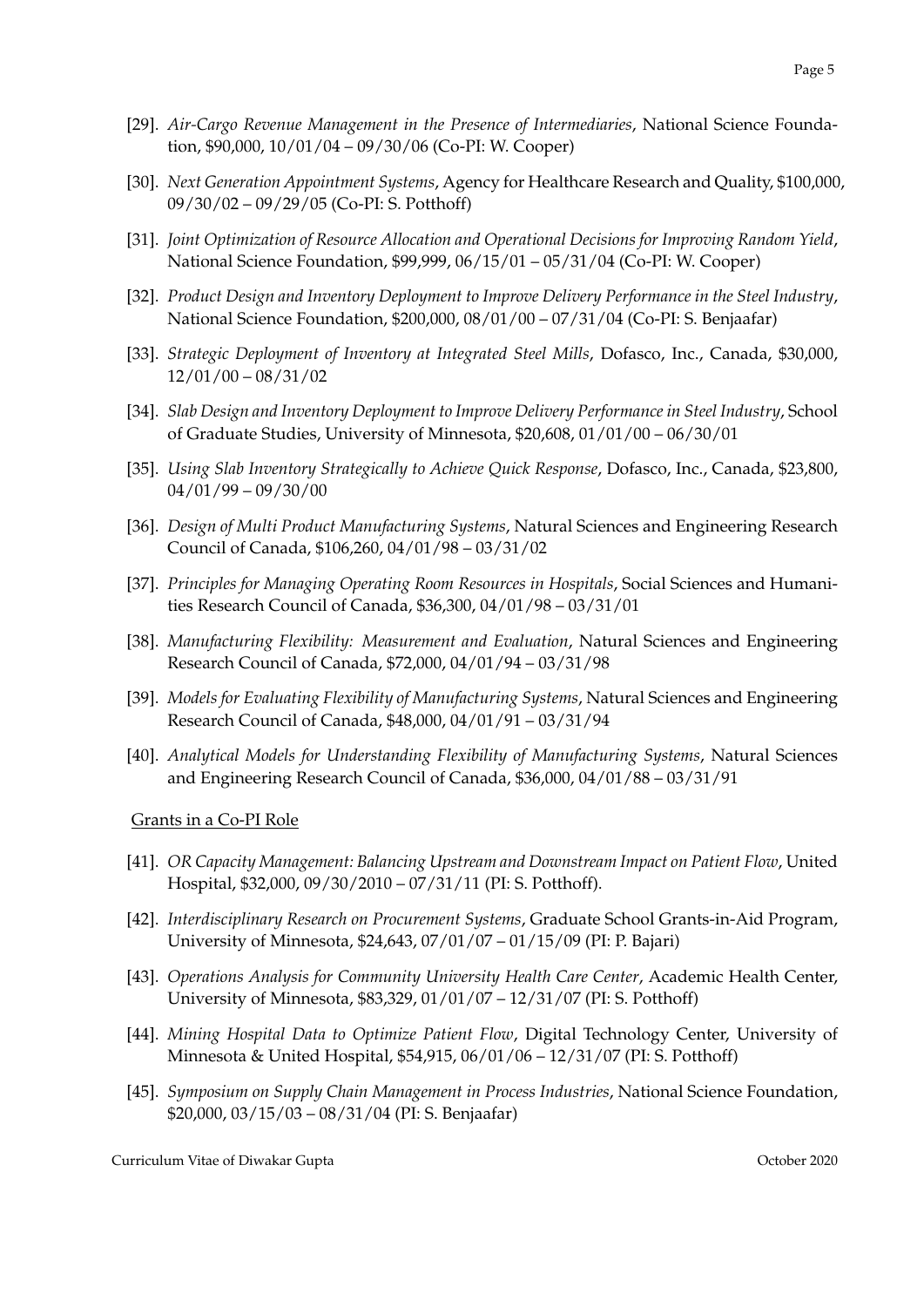[46]. *Developing an Objective, Efficient, and Cost-effective Approach to Managing the Waiting List for Cardiac Catheterization*, Canadian Health Services Research Foundation, Cardiac and Vascular Program, Hamilton Health Sciences Corporation, and Ontario Ministry of Health, \$272,500, 07/01/99 – 08/31/03 (PI: M. Natarajan)

# **PUBLICATIONS**

## Refereed-Journal Articles:

Asterisk (\*) indicates advisee.

- [1]. Goyal\*, S. and Gupta, D., 2020. "The Online Reservation Problem." *Algorithms*, **13**:10, 241.
- [2]. Ozge\*, C. E., Gupta, D., and Pruett, T. 2020. "A critical look at the U.S. deceased-donor organ procurement and utilization system," *Naval Research Logistics*, Published online 29 June 2020, https://doi.org/10.1002/nav.21924, Accepted May 2020. *This is an invited paper for a special issue of NRL for which I am the guest editor. It was reviewed twice before being accepted.*
- [3]. Martin\*, P., Gupta, D., and Natarajan, K. V. 2020. "Vaccine Procurement Contracts for Developing Countries," *Production and Operations Management*, Published online June 2020, Accepted for publication, June 2020.
- [4]. Burtch, G., Gupta, D., and Martin\*, P. 2020. "Referral Timing and Fundraising Success in Crowdfunding," *Manufacturing and Service Operations Management*, published online June 3, 2020, accepted October 2019 https://doi.org/10.1287/msom.2020.0876.
- [5]. Bandi, C. and Gupta, D. 2020. "Operating-Room Staffing and Online Scheduling," *Manufacturing and Service Operations Management*, **22**:5, 869-1106, C2.
- [6]. Gupta, D. and Chen\*, Y. 2020. "Retailer-Direct Financing Contracts Under Consignment," *Manufacturing and Service Operations Management*, **22**:3, 429-643, C2.
- [7]. Gupta, D., and Li\*, F. 2016. "Reserve Driver Scheduling." *IIE Transactions*, **48**, 193–204.
- [8]. Chen\*, H.W., Gupta, D., Gurnani, H., and Janakiraman G. 2016. "A Stochastic Inventory Model With Fast-Ship Commitments." *Production and Operations Management*, **24**, 684–700.
- [9]. Li\*, F., Gupta, D., and Potthoff, S. P. 2016. "Improving Operating Room Schedules." *Health Care Management Science*, **19**, 3, 261–278.
- [10]. Gupta, D. and Mehrotra, M. 2015. "Bundled Payments For Healthcare Services: Proposer Selection and Information Sharing." *Operations Research*, **63**, 4, 772–788.
- [11]. Kim\*, S.-P., Gupta, D., Israni, A. K., and Kasiske, B. L. 2015. "Accept/decline decision module for the liver simulated allocation model." *Health Care Management Science*, **18**, pp. 35–57.
- [12]. Gupta, D., Snir E. M., and Chen\*, Y. 2015. "Contractors' and Agency Decisions and Policy Implications in A+B Bidding." *Production & Operations Management*, **24**, 159–177.
- [13]. Wang\*, W.-Y., and Gupta D. 2014. "Nurse Absenteeism and Staffing Strategies for Hospital Inpatient Units." *Manufacturing & Service Operations Management*, **16**, 439–454.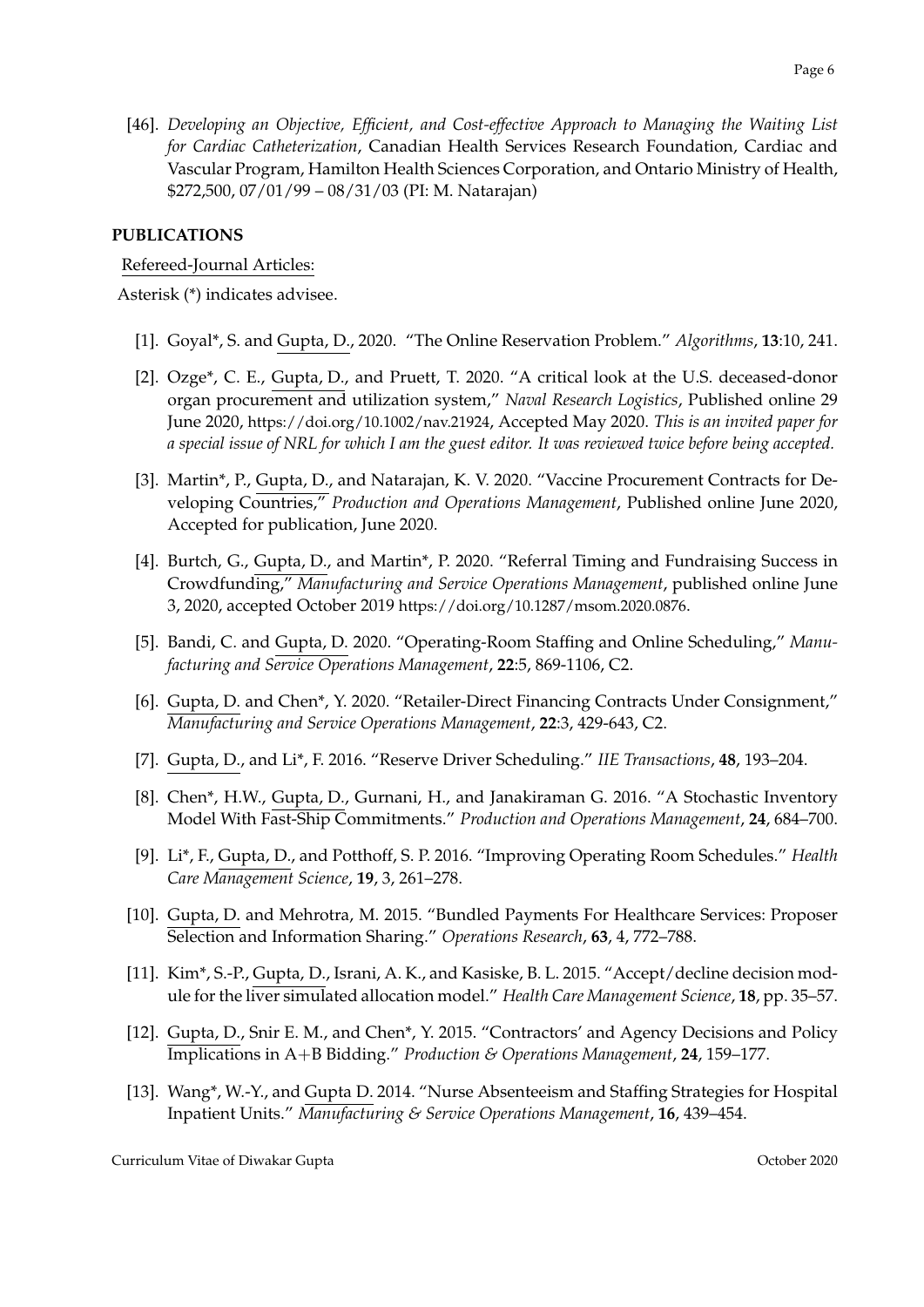- [14]. Li\*, F., and Gupta, D. 2014. "The Extraboard Operator Scheduling and Work Assignment Problem." *IIE Transactions*, **46**, 1132–1146.
- [15]. Tang, Y., Gurnani, H., and Gupta, D. 2014. "Managing Disruptions in Decentralized Supply Chains with Endogenous Supply Reliability." *Production & Operations Management*, **23**, 1198–1211.
- [16]. Chen\*, H.W., Gupta, D., and Gurnani, H. 2013. "Fast-Ship Commitment Contracts in Retail Supply Chains." *IIE Transactions*, **45**, 811–825. (Winner of 2015 Best Paper in the IIE Transactions Focused Issue on Scheduling and Logistics)
- [17]. Wang\*, W.-Y., and Gupta D. 2011. "Adaptive Appointment Systems with Patient Preferences," *Manufacturing & Service Operations Management*, **13**, 373–389.
- [18]. Amaruchkul\*, K., Cooper, W. L., and Gupta, D. 2011."A Note on Air-Cargo Capacity Contracts," *Production & Operations Management*, **20**, 152–162.
- [19]. Gupta, D., Chen\*, H.W., Miller, L.A., and Surya\* F. 2010. "Improving the Efficiency of Demand-Responsive Paratransit Services," *Transportation Research Part A*, **44**, 201–217.
- [20]. Gupta, D., Gurnani, H., and Chen\*, H.W. 2010. "When Do Retailers Benefit From Special Ordering?" *International Journal of Inventory Research*, **1**, 150–173.
- [21]. Wang\*, W.-Y., Gupta D., and Potthoff, S. 2009. "On Evaluating the Impact of Flexibility Enhancing Strategies on the Performance of Nurse Schedules," *Health Policy*, **93**, 188–200.
- [22]. Gupta, D., and Wang\*, L. 2009. "A Stochastic Inventory Model with Trade Credit," *Manufacturing & Service Operations Management*, **11**, 4–18.
- [23]. Gupta, D. 2008. "Flexible Carrier–Forwarder Contracts for Air Cargo Business," *Journal of Pricing and Revenue Management*, **7**, 341–356.
- [24]. Gupta, D., and Denton\*, B. 2008. "Appointment Scheduling in Health Care: Challenges and Opportunities," *IIE Transactions*, **40**, 800–819.
- [25]. Gupta, D., and Wang\*, L. 2008. "Revenue Management for a Primary Care Clinic in the Presence of Patient Choice," *Operations Research*, **56**, 576–592.
- [26]. Gupta, D. 2007. "Surgical Suites' Operations Management," *Production & Operations Management Journal*, **16**, 689–700.
- [27]. Amaruchkul\*, K., Cooper, W. L., and Gupta, D. 2007. "Single-Leg Air-Cargo Revenue Management," *Transportation Science*, **41**, 457-469.
- [28]. Gupta, D., Natarajan, M., Gafni, A., Wang\*, L., Shilton, D., Holder, D., and Yusuf, S. 2007. "Capacity Planning for Cardiac Catheterization: A Case Study," *Health Policy*, **82**, 1-11.
- [29]. Gupta, D., and Wang\*, L. 2007. "Capacity Management for Contract Manufacturing," *Operations Research*, **55**, 367-377.
- [30]. Gupta, D., Potthoff, S., Blowers, D., and Corlett, J. 2006. "Performance Metrics for Advanced Access," *Journal of Healthcare Management*, **51**, 246–259.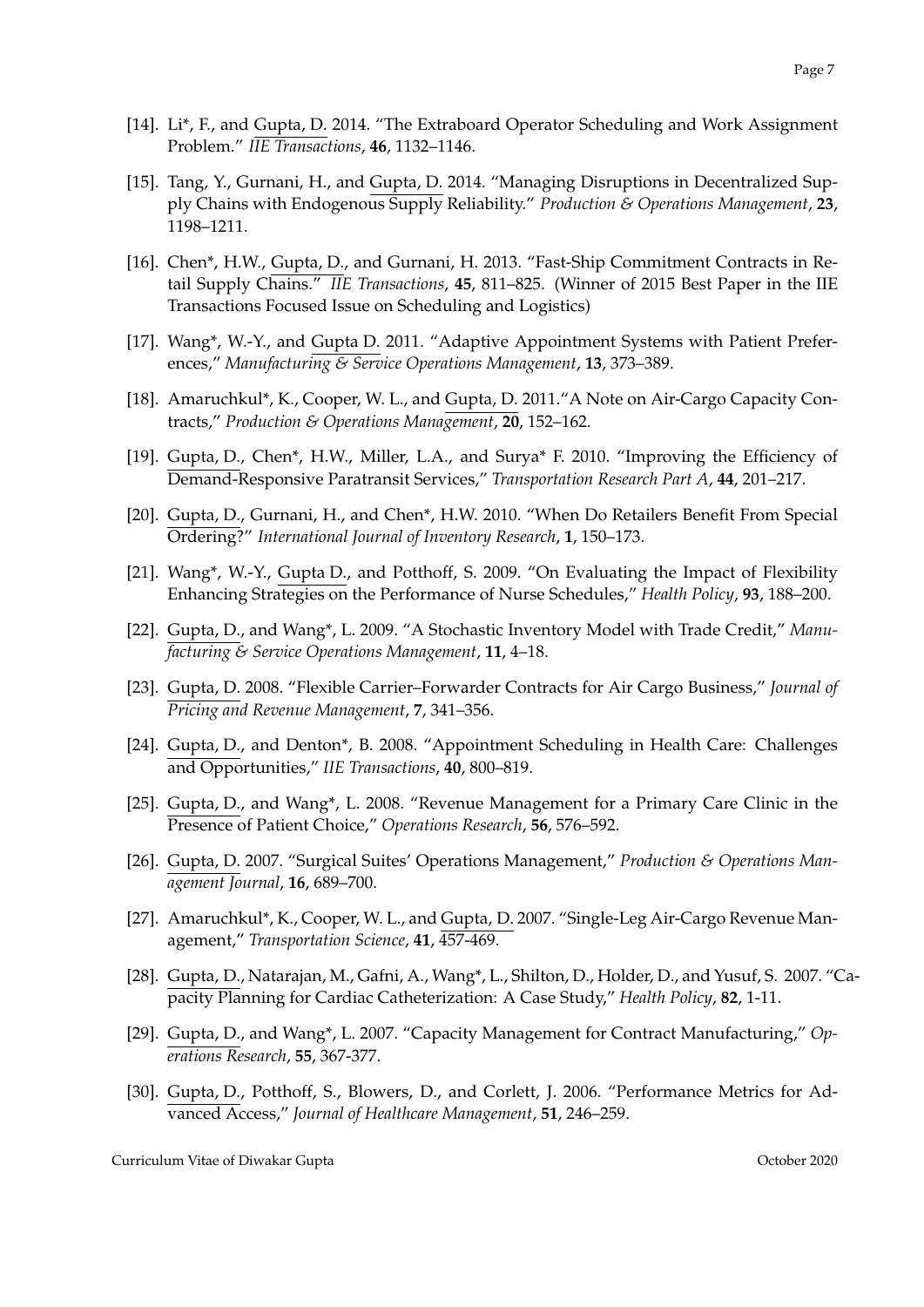- [31]. Gupta, D., and Selvaraju\*, N. 2006. "Performance Evaluation and Stock Allocation in Capacitated Serial Supply Systems," *Manufacturing & Service Operations Management*, **8**, 169– 191.
- [32]. Cooper, W. L., and Gupta, D. 2006. "Stochastic Comparisons in Airline Revenue Management," *Manufacturing & Service Operations Management*, **8**, 221–234. (M&SOM Best Paper Award Finalist for 2009)
- [33]. Gupta, D., and Weerawat\*, W. 2006. "Supplier–Manufacturer Coordination in Capacitated Two-Stage Supply Chains," *European Journal of Operational Research*, **175**, 67–89.
- [34]. Gupta, D., Hill, A., and Bouzdine-Chameeva, T. 2006. "A Pricing Model for Clearing End of Season Retail Inventory," *European Journal of Operational Research*, **170**, 518–540.
- [35]. Gupta, D., and Magnusson\*, T. 2005. "The Capacitated Lot-Sizing and Scheduling Problem with Sequence-Dependent Setup Costs and Setup Times," *Computers and Operations Research*, **41**, 727–747.
- [36]. Gupta, D., and Cooper, W. L. 2005. "Stochastic Comparisons in Production Yield Management " *Operations Research*, **53**, 377–384.
- [37]. Denton\*, B., and Gupta, D. 2004. "Strategic Inventory Deployment in the Steel Industry," *IIE Transactions*, **36**, 1083–1097. (Featured article in IE Magazine, November 2004)
- [38]. Gupta, D., and Benjaafar, S. 2004. "Make-to-order, Make-to-stock, or Delay Product Differentiation – A Common Framework for Modeling and Analysis," *IIE Transactions*, **36**, 529–546. (Featured article in IE Magazine, June 2004)
- [39]. Denton\*, B., and Gupta, D. 2003. "A Sequential Bounding Approach for Optimal Appointment Scheduling," *IIE Transactions*, **35**, 1003-1016. (Winner of 2005 IIE Outstanding Publication Award, 2005 IIE Transactions best paper award, and a featured article in IE Magazine, November 2003)
- [40]. Denton\*, B., Gupta, D., and Jawahir, K. 2003. "Managing Increasing Product Variety at Integrated Steel Mills," *Interfaces*, **33**, 41-53.
- [41]. Gupta, D., and Gerchak Y. 2002. "Quantifying Operational Synergies in a Merger/ Acquisition," *Management Science*, **48**, pp. 517-533.
- [42]. Gupta, D., Gunalay\*, Y., and Srinivasan, M. M. 2001. "On the Relationship Between Preventive Maintenance and Manufacturing System Performance," *European Journal of Operational Research*, **132**, pp. 146-162.
- [43]. Benjaafar, S., and Gupta, D. 1999. "Workload Allocation in Multi-Product, Multi-Facility Production Systems with Setup Times," *IIE Transactions*, **31**, pp. 339-352.
- [44]. Gupta, D., and Malina\*, R. 1999. "Group Testing in Presence of Classification Errors," *Statistics in Medicine*, **18**, pp. 1049-1068.
- [45]. Gunalay\*, Y., and Gupta, D. 1998. "Threshold Start-Up Control Policy for Polling Systems," *Queueing Systems: Theory and Applications*, **29**, pp. 399-421.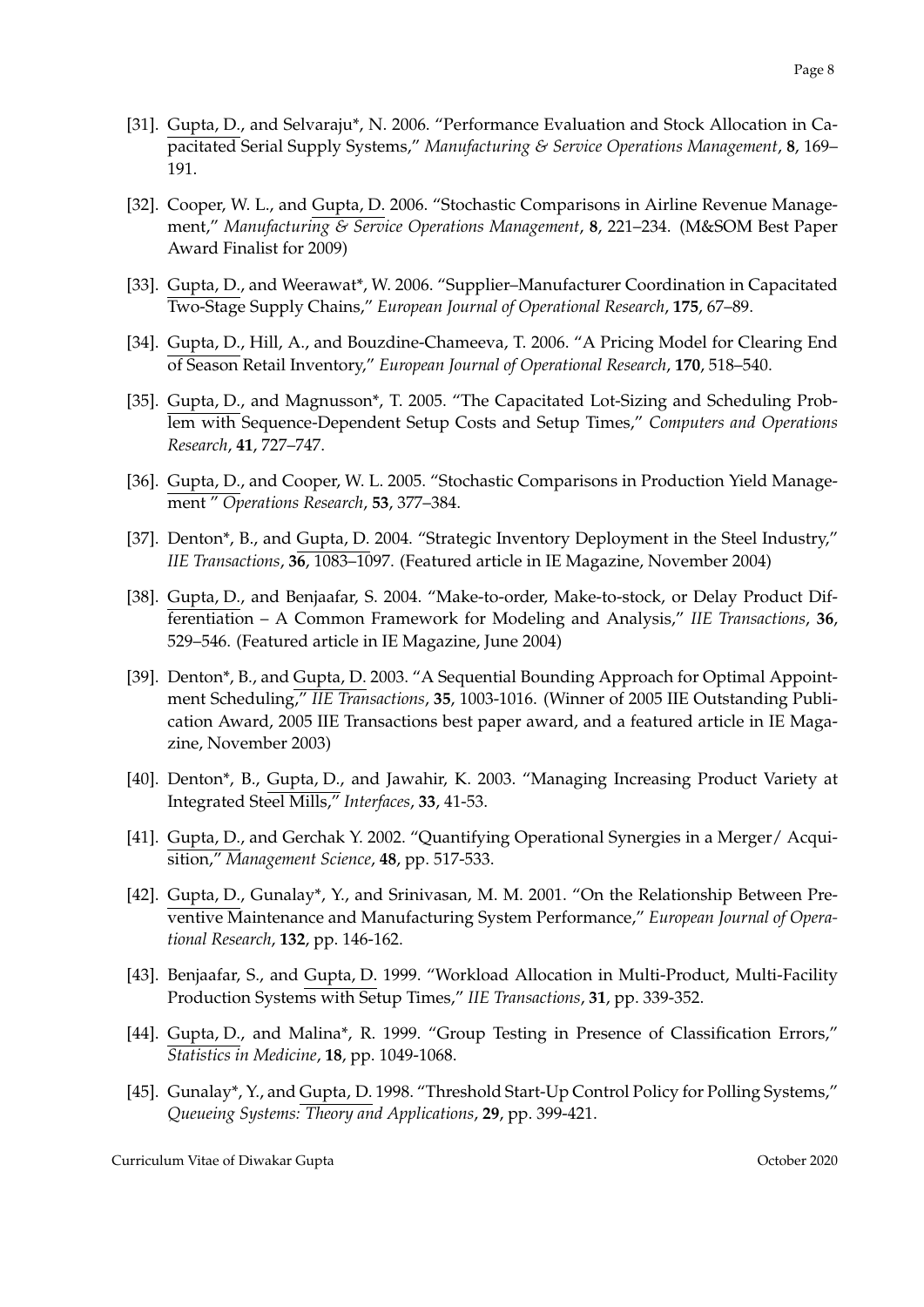- [46]. Sheikhzadeh, M., Benjaafar S., and Gupta D. 1998. "Machine Sharing in Manufacturing Systems: Total Flexibility versus Chaining," *International Journal of Flexible Manufacturing Systems*, **10**, pp. 351-378.
- [47]. Gupta, D., and Srinivasan, M. M. 1998. "How Does Product Proliferation Affect Responsiveness?" *Management Science*, **44**, pp. 1017-1020.
- [48]. Benjaafar, S., and Gupta, D. 1998. "Scope versus Focus: Issues of Flexibility, Capacity, and Number of Production Facilities," *IIE Transactions*, **30**, pp. 415-425.
- [49]. Duenyas, I., Gupta, D., and Lennon, T. 1998. "Control of a Single-Server Tandem Queueing System with Setups," *Operations Research*, **46**, pp. 218-230.
- [50]. Gunalay\*, Y., and Gupta, D. 1997. "Polling Systems with a Patient Server and State Dependent Setup Times," *IIE Transactions*, **29**, pp. 469-486.
- [51]. Gupta, D., and Srinivasan, M. M. 1996. "Polling Systems with State-Dependent Setup Times," *Queueing Systems: Theory and Applications*, **22**, pp. 403-423.
- [52]. Gupta, D., and Buzacott, J. A. 1996. "A Goodness Test for Operations Measures of Manufacturing Flexibility," *International Journal of Flexible Manufacturing Systems*, **8**, pp. 233-245.
- [53]. Gupta, D., and Srinivasan, M. M. 1996. "The Variance Paradox and its Implications for Japanese Production Theory," *Interfaces*, **26**, pp. 69-77.
- [54]. Gupta, D. 1996. "The (*Q*,*r*) Inventory System with an Unreliable Supplier," *INFOR*, **34**, pp. 59-76.
- [55]. Srinivasan, M. M., and Gupta, D. 1996. "When Should a Roving Server be Patient?" *Management Science*, **42**, pp. 437-451.
- [56]. Gerchak, Y., Gupta, D., and Henig, M. 1996. "Reservation Planning for Elective Surgery under Uncertain Demand for Emergency Surgery," *Management Science*, **42**, pp. 321-334.
- [57]. Gupta, D., and Gerchak Y. 1995. "Product Durability and Lot Sizing Models," *European Journal of Operational Research*, **84**, pp. 371-384.
- [58]. Gupta, D. 1993. "On Measurement and Valuation of Manufacturing Flexibility," *International Journal of Production Research*, **31**, pp. 2947-2958.
- [59]. Gupta, D., and Buzacott, J.A. 1993. "Models for First-Pass FMS Investment Analysis," *International Journal of Flexible Manufacturing Systems*, **5**, pp. 263-286.
- [60]. Gupta, D., Gerchak, Y. and Buzacott, J.A. 1992. "The Optimal Mix of Flexible and Dedicated Manufacturing Capacities: Hedging Against Demand Uncertainty," *International Journal of Production Economics*, **28**, pp. 309-319.
- [61]. Gupta, D. 1992. "On the Economic Lot Scheduling Problem with Backlogging: the Common Cycle Approach," *Operations Research Letters*, **12**, pp. 101-109.
- [62]. Gerchak, Y., and Gupta, D. 1991. "On Apportioning Costs to Customers in Centralized Continuous Review Inventory Systems," *Journal of Operations Management*, **10**, pp. 546-551.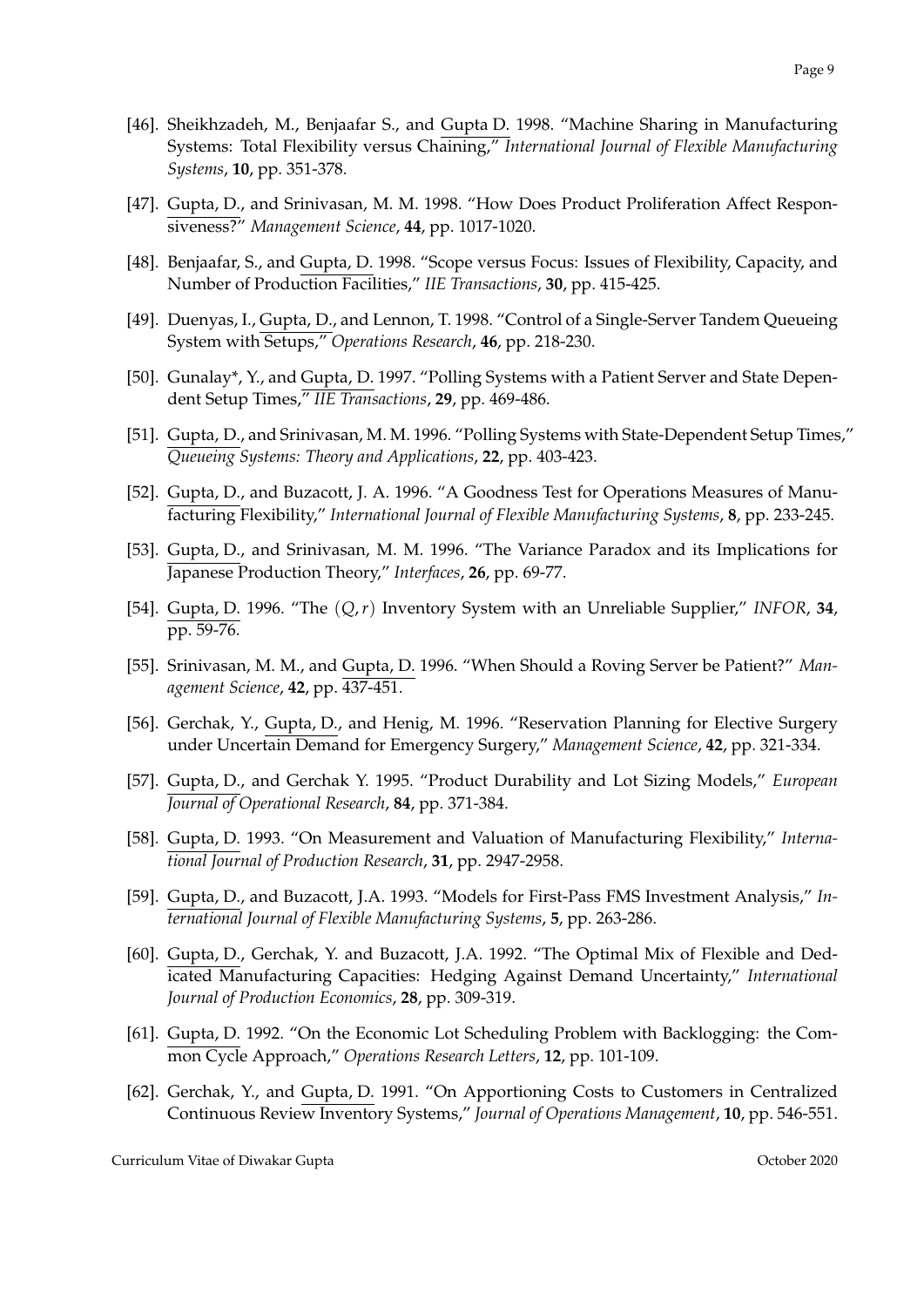- [63]. Gupta, D., and Dai\*, Z. 1991. "A Heuristic Procedure for Determining Ordering and Price Discount Policies for Commodities with Two Period Perishability," *Engineering Cost and Production Economics*, **21**, pp. 177-190.
- [64]. Gupta, D., and Buzacott, J.A. 1990. "A Production System with Two Job Classes, Changeover Times and Revisitation," *Queueing Systems: Theory and Applications*, **6**, pp. 353-368.
- [65]. Gupta, D., and Buzacott, J.A. 1989. "A Framework for Understanding Flexibility of Manufacturing Systems," *Journal of Manufacturing Systems*, **8**, pp. 89-97.
- [66]. Buzacott, J.A., and Gupta, D. 1988. "Impact of Flexible Machines on Automated Manufacturing Systems," *Annals of Operations Research*, **15**, pp. 169-205.
- [67]. Gerchak, Y., and Gupta, D. 1987. "How Many Lottery Tickets to Buy?," *Operations Research Letters*, **6**, pp. 69-71.
- [68]. Gupta, D., Alam, M. and Seth, K. 1985. "An *M*/*M*/1 Queue with a Generalized Dynamic Promotion Rule," *International Journal of Systems Science*, **16**, pp. 457-464.

## Monographs & Refereed Book Chapters:

- [69]. Gupta, D., and Potthoff, S. 2016. "Matching Supply and Demand for Hospital Services," *Foundations and Trends in Technology, Information and Operations Management*, Research Monograph, Now Publishers (in press).
- [70]. Gupta, D. 2012. "Queueing Models for Healthcare Operations," Chapter 2 in *Healthcare Operations Management*, Edited by Brian Denton\*, Springer, NY.
- [71]. Gupta, D., and Wang\*, W.-Y. 2011. "Patient Appointments in Ambulatory Care," Chapter 4 in *Handbook of Healthcare System Scheduling: Delivering Care When and Where It is Needed*, Edited by Randolph W. Hall, Springer, NY.
- [72]. Gupta, D., and Gunalay\*, Y. 1997. "Recent Advances in the Analysis of Polling Systems," *Advances in Combinatorial Methods and Applications to Probability and Statistics*, Edited by N. Balakrishnan, Statistics in Industry and Technology Series, Birkhauser, Boston.
- [73]. Alam, M., Gupta, D., Ahmed, S.I. and Raouf, A. 1985. "Performance Modeling and Evaluation of Flexible Manufacturing Systems Using Semi-Markov Approach," *Flexible Manufacturing: Recent developments in FMS, Robotics, CAD/CAM, CIM*, A. Raouf and S.I. Ahmed (Editors), Elsevier Science Publishing Company, NY, 87-118.

### Reports:

[74]. Gupta, D., and Chen\*, Y. 2014. "Statistical Analysis of Fare Compliance," published by the Center for Transportation Studies, University of Minnesota, Report Number CTS 14-08, available on the web at http://www.cts.umn.edu/Publications/ResearchReports/reportdetail. html?id=2370.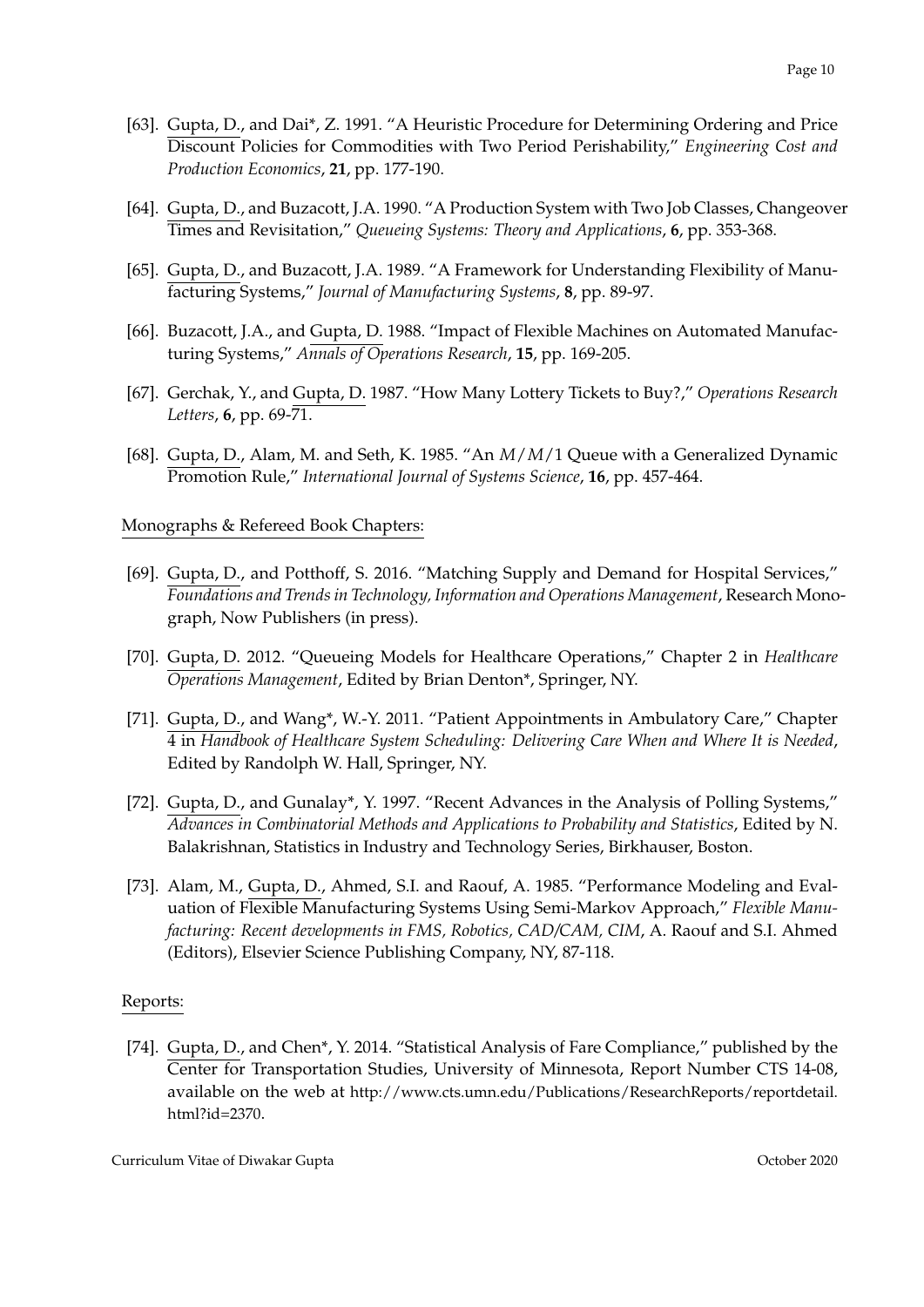- [75]. Gupta, D., and Chen\*, H.-W. 2012. "Highway Cost Allocation and Determination of Heavy Freight Truck Permit Fees," published by the Minnesota Department of Transportation & the Center for Transportation Studies, University of Minnesota, Report Number MN/RC 2012-14.
- [76]. Gupta, D., Vedantam\* A., and Azadivar\* J. 2011. "Optimal Contract Mechanism Design for Performance-Based Contracts," published by the Minnesota Department of Transportation & the Center for Transportation Studies, University of Minnesota, Report Number MN/RC 2011-18, available on the web at http://www.cts.umn.edu/Publications/ ResearchReports/ reportdetail.html?id=2050.
- [77]. Gupta, D., Tokar-Erdemir\* E., Kuchera\* D., Mannava\* A. K., and Xiong\* W. 2010. "Optimal Manpower Planning and Shift Scheduling for Snow & Ice Removal," published by the Minnesota Department of Transportation & the Center for Transportation Studies, University of Minnesota, Report Number Mn/DOT 2011-03, available on the web at http://www.cts.umn.edu/Publications/ResearchReports/reportdetail.html?id=1982.
- [78]. Gupta, D. and Peterson\*, A. 2009. "Statistical Methods for Materials Testing," published by the Minnesota Department of Transportation & the Center for Transportation Studies, University of Minnesota, Report Number Mn/DOT Mn/DOT 2009-41, available on the web at http://www.cts.umn.edu/Publications/ResearchReports/reportdetail.html?id=1850.
- [79]. Gupta, D., Chen\*, H.W., Miller, L.A., Surya\* F. 2008. "Improving Capacity Planning for Demand Responsive Paratransit Services," published by the Minnesota Department of Transportation & the Center for Transportation Studies, University of Minnesota, Report Number Mn/DOT 2008-09, available on the web at http://www.cts.umn.edu/Publications/ ResearchReports/reportdetail.html?id=1604.
- [80]. Gupta, D. 2005. "Capacity Planning and Patient Flow Management," Chapter 3 in the report of the WTEC panel on *Operations Research for Healthcare Delivery Systems*, Panelists: Sainfort, F., Blake, J., Gupta, D., and Rardin R., sponsored by the National Science Foundation and the Agency for Healthcare Research and Quality, available at http://wtec.org/or/ report/OR-report.pdf

# **INVITED TALKS**

- [1]. WP Carey School of Business, ASU, February 21, 2020.
- [2]. MIT Sloan School of Business, October 28, 2019.
- [3]. Penn State Smeal School of Business, October 11, 2019.
- [4]. London Business School, May 30, 2019.
- [5]. HAS Distinguished Scholar Lecture, INFORMS, November 4, 2018.
- [6]. Kellogg School of Management, May 16, 2018.
- [7]. University of Texas, Austin, ORIE Group Seminar Series, December 1, 2017.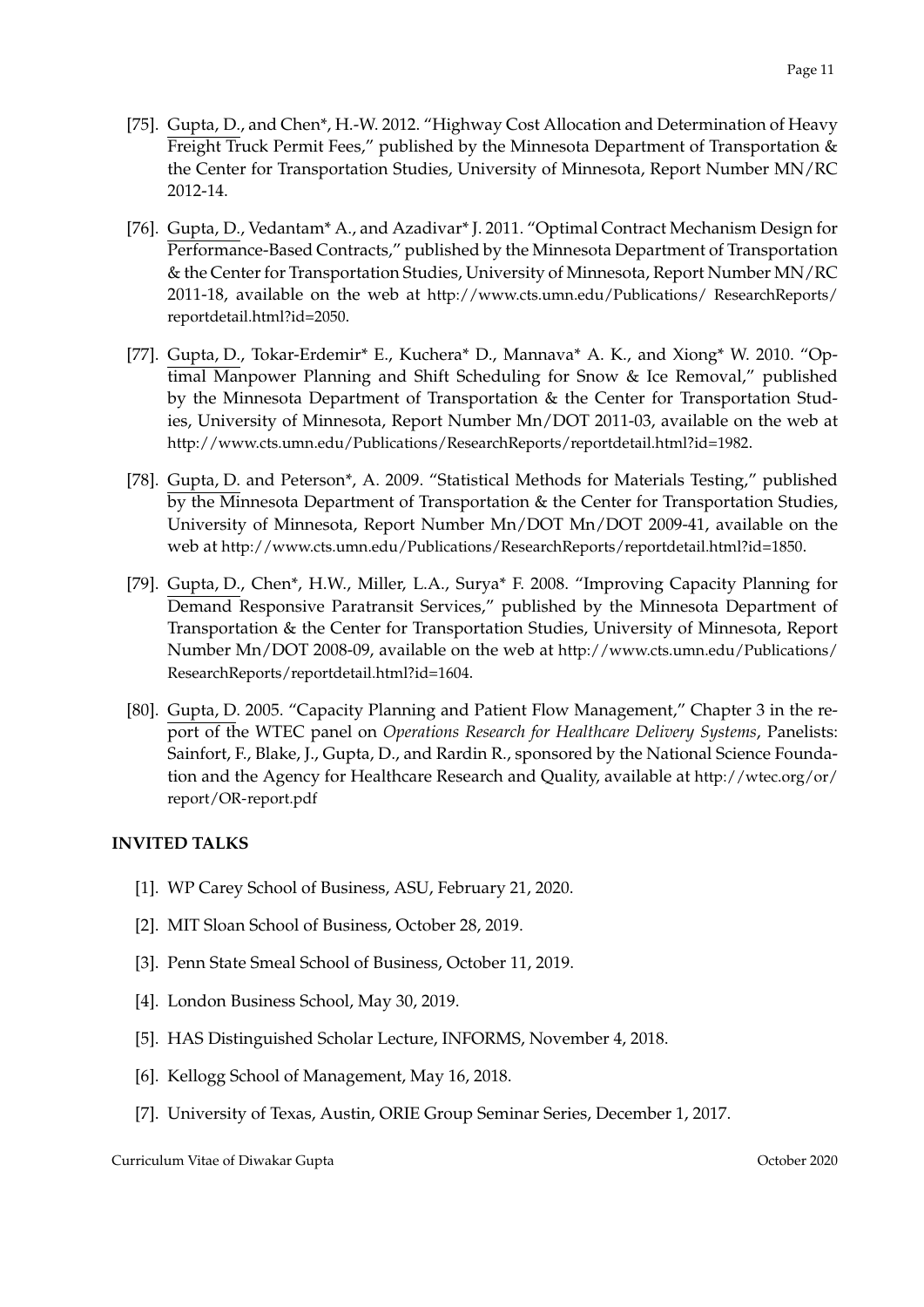- [8]. Workshop to honor Professor John Buzacott, University of North Carolina, Chapel Hill, June 18, 2017.
- [9]. 2017 Healthcare Symposium, University of Texas, Austin, April 7, 2017.
- [10]. ISOM Research Workshop, University of Florida, Gainesville, February 24, 2017.
- [11]. University of Maryland, December 8, 2016
- [12]. Virginia Tech, January 29, 2015
- [13]. University of Buffalo, March 23, 2015
- [14]. University of Wisconsin, Madison, April 8, 2015
- [15]. University of Michigan, Ann Arbor, April 10, 2015
- [16]. Northwestern University, April 14, 2015
- [17]. MIT, April 29, 2015
- [18]. University of Illinois, Urbana Champaign, September 17, 2015
- [19]. University of Tennessee, Knoxville, October 7, 2015
- [20]. Duke University, October 14, 2015
- [21]. University of Washington, Seattle, November 17, 2015
- [22]. Junior Faculty and Doctoral Student Colloquium, IIE Conference, May 30, 2015, Nashville.
- [23]. Junior Faculty Colloquium, and Doctoral Student Colloquium, INFORMS, Nov 1, 2015, Philadelphia.
- [24]. Semi-plenary talk at the Applied Healthcare Operations Management and Research Conference, May 7, 2015, Washington, DC.
- [25]. Johns Hopkins University, March 7, 2014
- [26]. University of Connecticut, April 4, 2014
- [27]. Pennsylvania State University, April 25, 2014
- [28]. University of British Columbia, September 15, 2014
- [29]. University of Cincinnati, October 31, 2014
- [30]. Georgia Tech, November 18, 2014
- [31]. Indian School of Business, December 22, 2014.
- [32]. New York University, November 6, 2013
- [33]. University of Texas, Austin, Nov 22, 2013
- [34]. Jones Lecture, Dartmouth College, February 22, 2013.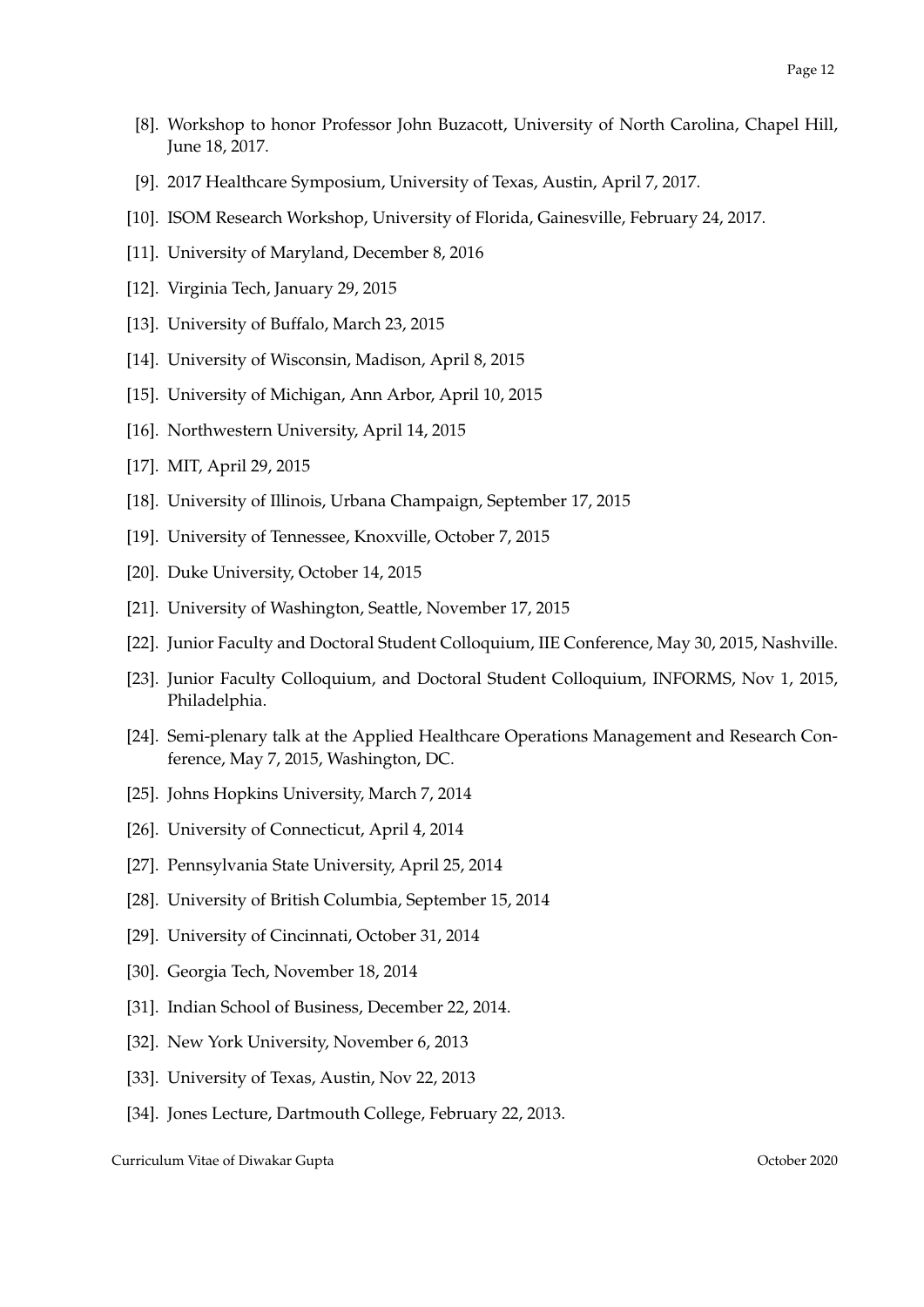- [35]. Semi-plenary talk at the 32nd Turkish OR Society Conference, Istanbul, Turkey, June 20, 2012.
- [36]. Invited lecture delivered as part of McGill University's CREATE program on Healthcare Operations and Information Management, Toronto, Canada, May 4, 2012.
- [37]. University at Buffalo Industrial and Systems Engineering Department's research symposium on healthcare, March 22, 2012.
- [38]. Katz School of Business, University of Pittsburgh, March 16, 2012.
- [39]. University of Texas at Austin, January 27, 2012.
- [40]. Purdue University, November 18, 2011.
- [41]. Invited lecture delivered as part of McGill University's CREATE program on Healthcare Operations and Information Management, Montreal, Canada, June 29, 2011.
- [42]. Cornell University, November 4, 2010.
- [43]. McGill University, September 24, 2010.
- [44]. MIT, November 4, 2009
- [45]. Clemson University, October 21, 2009
- [46]. Naval Postgraduate School, April 16, 2009.
- [47]. Naval Postgraduate School, February 12, 2009.
- [48]. Allina Hospitals and Clinics, August 18, 2008
- [49]. Mayo Clinic, September 22, 2008.
- [50]. Third Annual Innovations in Healthcare Delivery Workshop, Cincinnati Children's Hospital, September 18-19, 2008.
- [51]. Indian School of Business, Hyderabad, July 15, 2008
- [52]. Indian Institute of Management, Ahmedabad, July 21, 2008.
- [53]. Lehigh University, December 7, 2007
- [54]. Texas A&M University, September 17, 2007
- [55]. Southern Methodist University, October 18, 2006.
- [56]. NSF/NIBIB Workshop on Healthcare Systems Engineering, June 15-16, 2006.
- [57]. INFORMS Practice Conference, May 1, 2006.
- [58]. Mayo Clinic, April 13, 2006.
- [59]. University of Miami Executive MBA Program, March 4, 2006.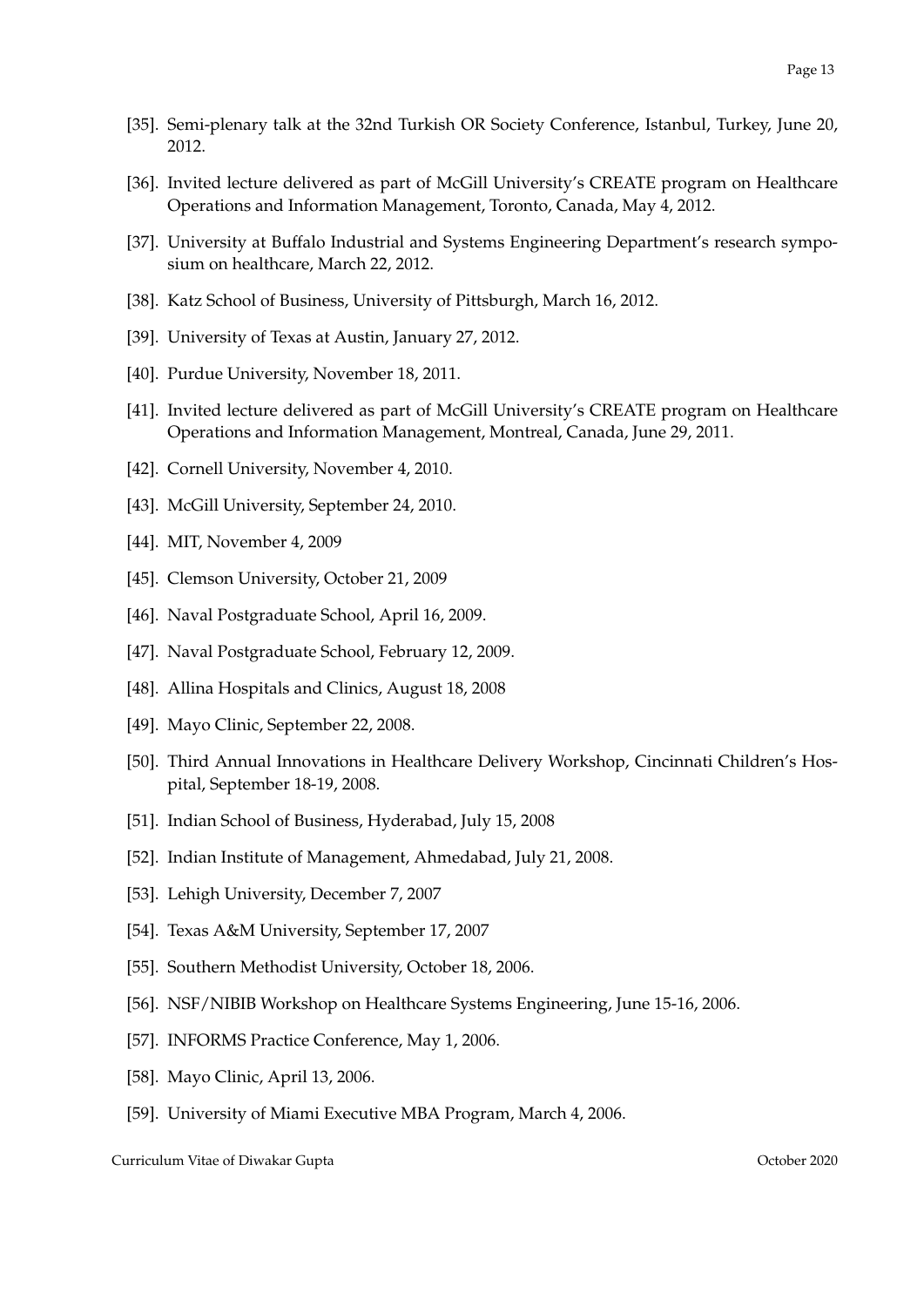- [60]. University of British Columbia, February 24, 2006.
- [61]. University of Miami, March 2, 2005.
- [62]. University of Michigan, October 13, 2004.
- [63]. National University of Singapore, June 7, 2004
- [64]. Case Western Reserve University, March 21, 2003.
- [65]. National University of Singapore, June 3, 2004.
- [66]. WTEC workshop on OR for Healthcare Delivery, Co-sponsored by NSF, AHRQ and NCI, December 16, 2003.
- [67]. Indian Institute of Technology, Delhi, November 22, 2002.
- [68]. National University of Singapore, October 30, 2002.
- [69]. National University of Singapore, November 6, 2002.
- [70]. Bilkent University, Ankara, Turkey, October 4, 2002.
- [71]. McGill University, September 16, 2002.
- [72]. University of Minnesota, October 25, 2001.
- [73]. University of Waterloo, June 15, 2001.
- [74]. University of British Columbia, March 16, 2001.
- [75]. University of Minnesota, March 7, 2001.
- [76]. University of Waterloo, Ontario, September 28, 1998.
- [77]. University of Toronto, Ontario, November 20, 1997.
- [78]. University of Minnesota, Minneapolis, October 5, 1995
- [79]. University of Michigan, September 29, 1995.
- [80]. University of Waterloo, Ontario, February 20, 1995.
- [81]. University of Leeds, U. K., May 4, 1993.

# **COURSES TAUGHT**

*Information, Risk and Operations Management:*

- OM 380 & OM 392 Healthcare Operations Management (Ph.D. Class)
- OM 386 Data Driven Healthcare Operations Management (MSBA Class)
- OM386 Healthcare Analytics (MBA Class)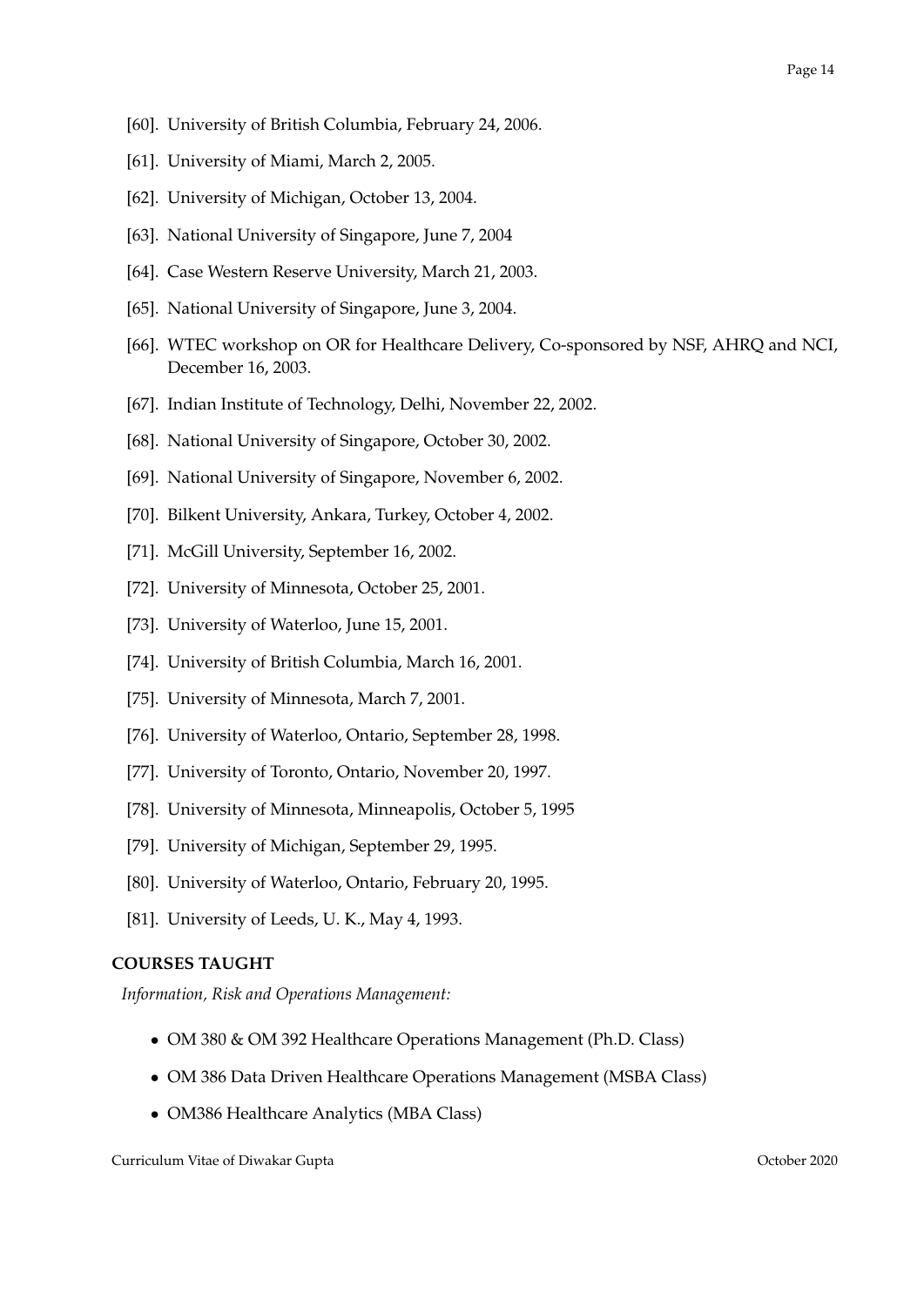• OM337/MIS373 Healthcare Analytics (U/G Class)

*Industrial & Systems Engineering:* (University of Minnesota)

- IE8794 Optimization with Learning & Model Uncertainty
- IE8990 Quantitative Methods for Managing Supply Chains
- IE8552 Advanced Topics: Stochastic Inventory Models
- IE8552 Advanced Topics: Production Systems
- IE5545 Decision Analysis
- IE4521 Statistics, Quality and Reliability

*Professional MS Degree Programs:* (University of Minnesota)

- MOT8113 Operations Management for Competitive Advantage (Management of Technology Program)
- MS5101 Operations Management and Manufacturing Strategy (Manufacturing Systems Engineering Program)

# *MBA Programs:*

- O727 Service Operations Management (McMaster University)
- O722 Modern Manufacturing Strategy (McMaster University)
- Q712 Decision Analysis (McMaster University)
- Q650 Operations Management (McMaster University)
- OM 605 Manufacturing and Supply Operations (University of Michigan)

# *B.Com. Program:* (McMaster University)

- 4QA3 Production Planning & Inventory Control
- 3QC3 Operations Management
- 2QA3 Business Statistics

# **POSTDOCTORAL AND GRADUATE ADVISEES**

- Number of postdoctoral advisees: 9 (9 completed)
- Number of Ph. D. advisees: 19 (14 completed, 1 exited program, 4 in progress)
- Number of MS advisees: 16 Plan B (16 completed); 3 Plan A (3 completed)

Page 15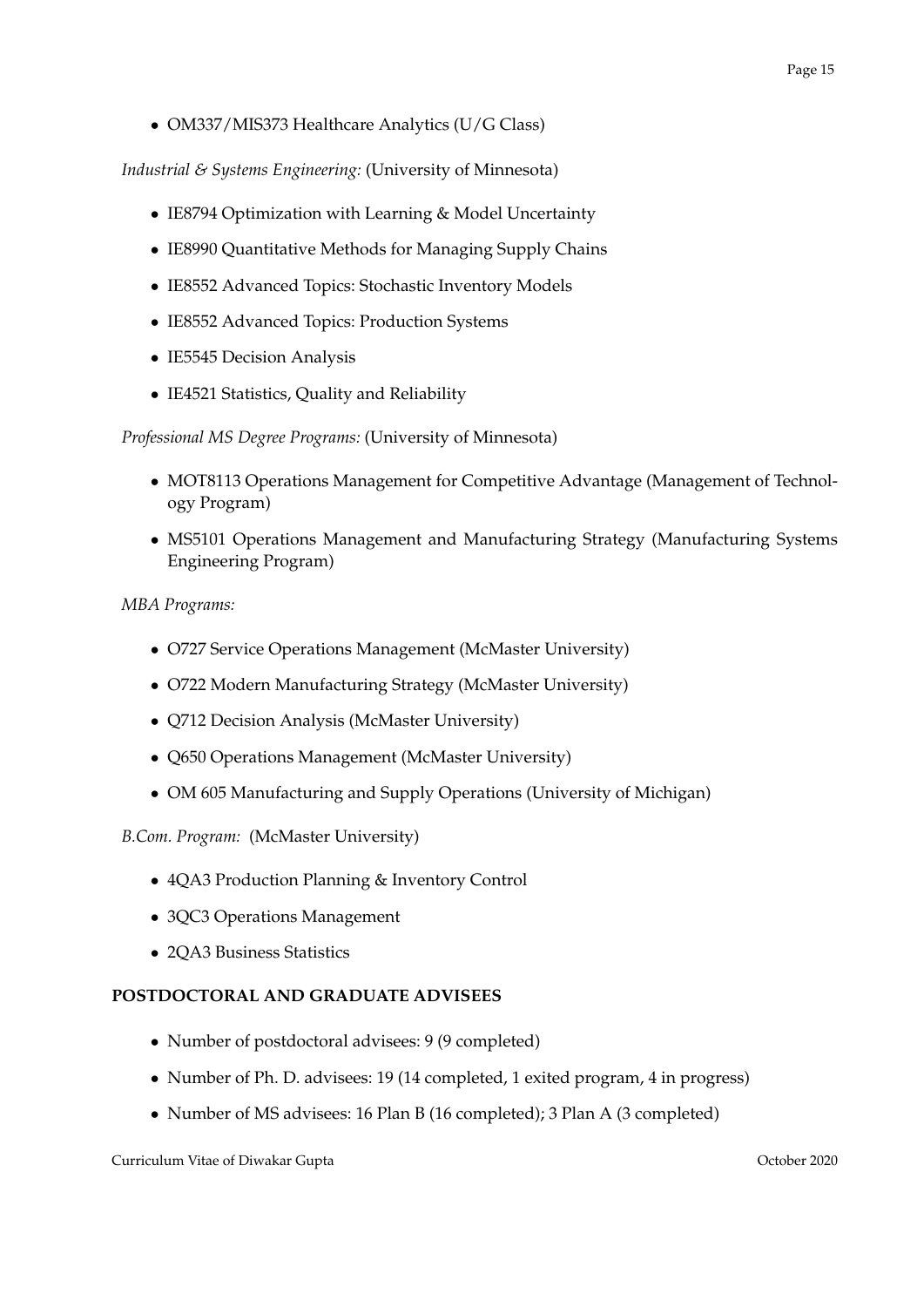• Number of Professional MS advisees: 14 Plan B (14 completed)

# **SELECTED DISCIPLINE-RELATED SERVICE ACTIVITIES**

- Judge, JFIG paper competition, 2020 & 2019.
- Judge, Pierskalla Competition, 2020 & 2019.
- Member of Organizing Committee, Midwest Healthcare Conference held at the Gies Business School, UIUC, 2019.
- Cluster chair, Public Health and Health Policy Cluster, INFORMS Healthcare Conference, to be held at MIT, July 27-29 2019.
- Cluster chair, Public Health & Policy, INFORMS Healthcare Conference, Rotterdam, The Netherlands, 2017.
- Cluster Chair, OR-Informed Health Care Policies, INFORMS 2016, Nashville, TN.
- Judge, 2016 Pierskalla paper competition.
- President, Health Applications Society, 2015-16, Vice President 2014-15.
- Co-chair, 2015 CORS-INFORMS Conference, Montreal, Canada.
- Member, Advisory Committee, 2015 INFORMS Health Care Conference, Nashville, TN.
- Judge, Seth Bonder Scholarship, 2015.
- Healthcare Operations Management Special Interest Group (SIG) Chair, Manufacturing & Service Operations Management Society, 2011-13 & 2013-15.
- Member organizing committee, 2nd INFORMS Healthcare Conference, Chicago, June 23- 26, 2013.
- Member organizing committee and tutorial sessions organizer, INFORMS Healthcare 2011 Conference, Montreal, June 20-22, 2011.
- Ad hoc grant application reviewer for the Social Sciences and Humanities Research Council of Canada and the Natural Sciences and Engineering Research Council of Canada (1988 - present).
- Reviewer, Technology Foundation STW, a Dutch funding agency for academic research in the field of applied sciences, 2009.
- Reviewer, Health Services Research program, Ministry of Health, Singapore, 2009 & 2011.
- Panelist and Proposal Reviewer, CMMI (formerly DMI) Division, NSF, numerous panels from 2001 – present.
- Expert Panelist, National Cooperative Highway Research Program Synthesis on Selection and Evaluation of Alternative Contracting Methods to Accelerate Project Completion (NCHRP 20-05/Topic 38-12), 2007.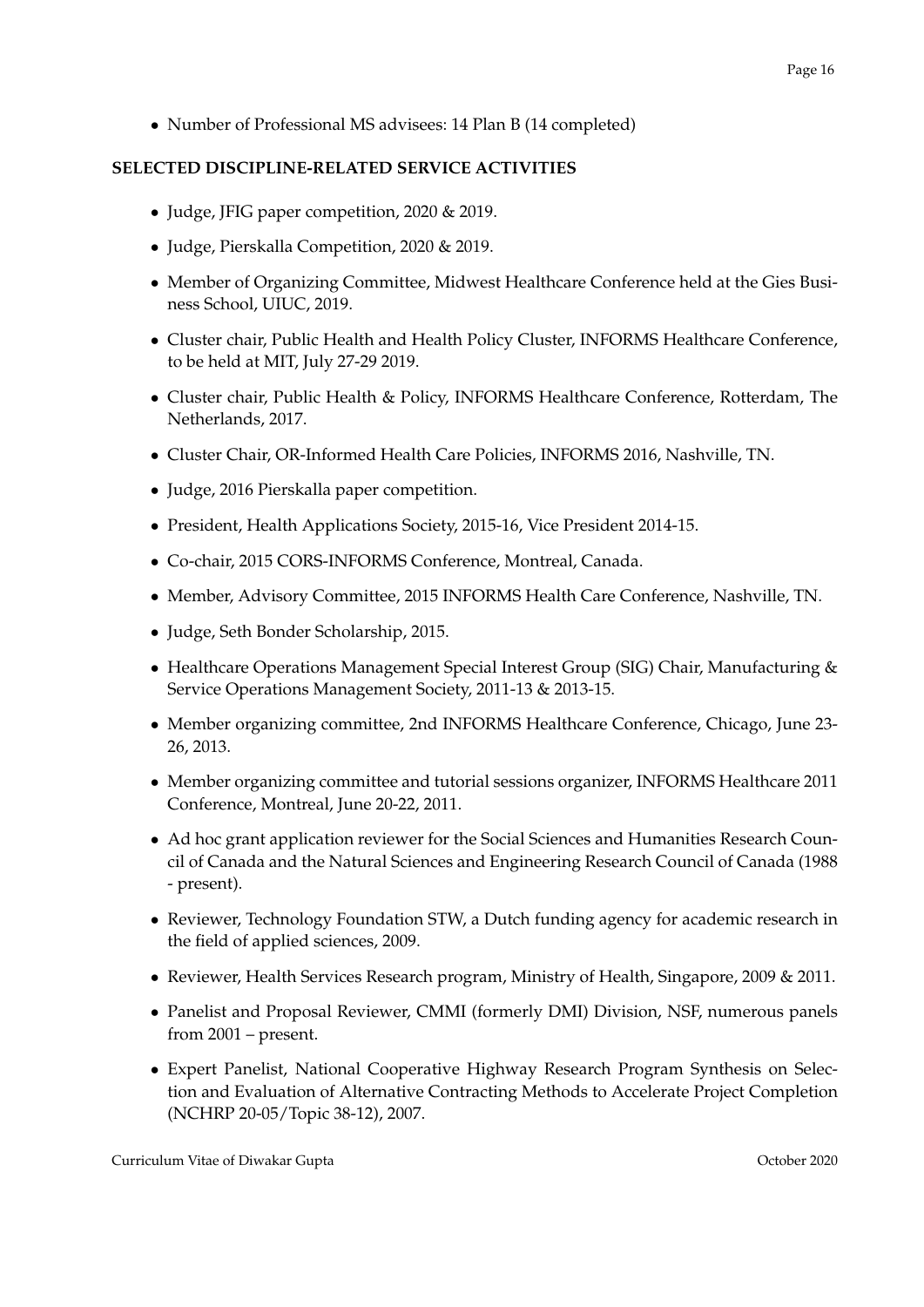- Judge, Pierskalla Paper Competition, Health Applications Section, INFORMS, 2016 & 2006.
- Panel member, NSF-sponsored WTEC study of "International Research and Development in Operations Research and Systems Science for Healthcare Delivery Systems," 2003–5.
- Judge, INFORMS' Junior Faculty Interest Group Paper Competition, 2004.
- Board member, Process Industries Division, Institute of Industrial Engineers, 2004-5.
- Co-chair and organizer, NSF-sponsored symposium on "Supply Chain Management in Process Industries," May 6–7, 2004.
- Invited Participant, NSF Workshop on Using Operations Research to Improve Health Care Delivery Systems, University of Michigan, Ann Arbor, September 25-27, 2002.
- Invited Participant, Workshop on Engineering and Health Care Delivery Systems, National Academy of Engineering, May 21-22, 2001.
- Panelist and Judge, 1999-2000 Ontario Graduate Scholarship Program Competition, Management and Administrative Studies Panel.
- Judge, 1997 MSOM Student Paper Competition.
- Ad hoc referee for a variety of journals including:

Academy of Management Review, European Journal of Operational Research, International Journal of Production Economics, IEEE Transactions on Automatic Control and on Systems, Man and Cybernetics, IIE Transactions, International Journal of Flexible Manufacturing Systems, Management Science, Operations Research, POMS, Queueing Systems, Journal of Operations Management, and Statistics in Medicine.

• Ad hoc book reviewer for Kluwer, ITP, John Wiley and other publishers.

# **SERVICE — SELECTED OTHER ACTIVITIES**

# University Level:

- [1]. Faculty representative, McMaster University Senate, 1998–1999.
- [2]. Graduate Council Executive Committee, 1998–1999.
- [3]. Faculty of Business Representative, Graduate Council, 1996–1999.
- [4]. Chair, Academic Affairs Committee, McMaster University Faculty Association (MUFA), 1994–1995.
- [5]. Chair, Public Relations Committee, MUFA, 1993–1994.
- [6]. McMaster University Faculty Association Executive, 1993–1995.

### School/College Level:

[1]. Director of Graduate Studies for Industrial & Systems Engineering, 2005–2009.